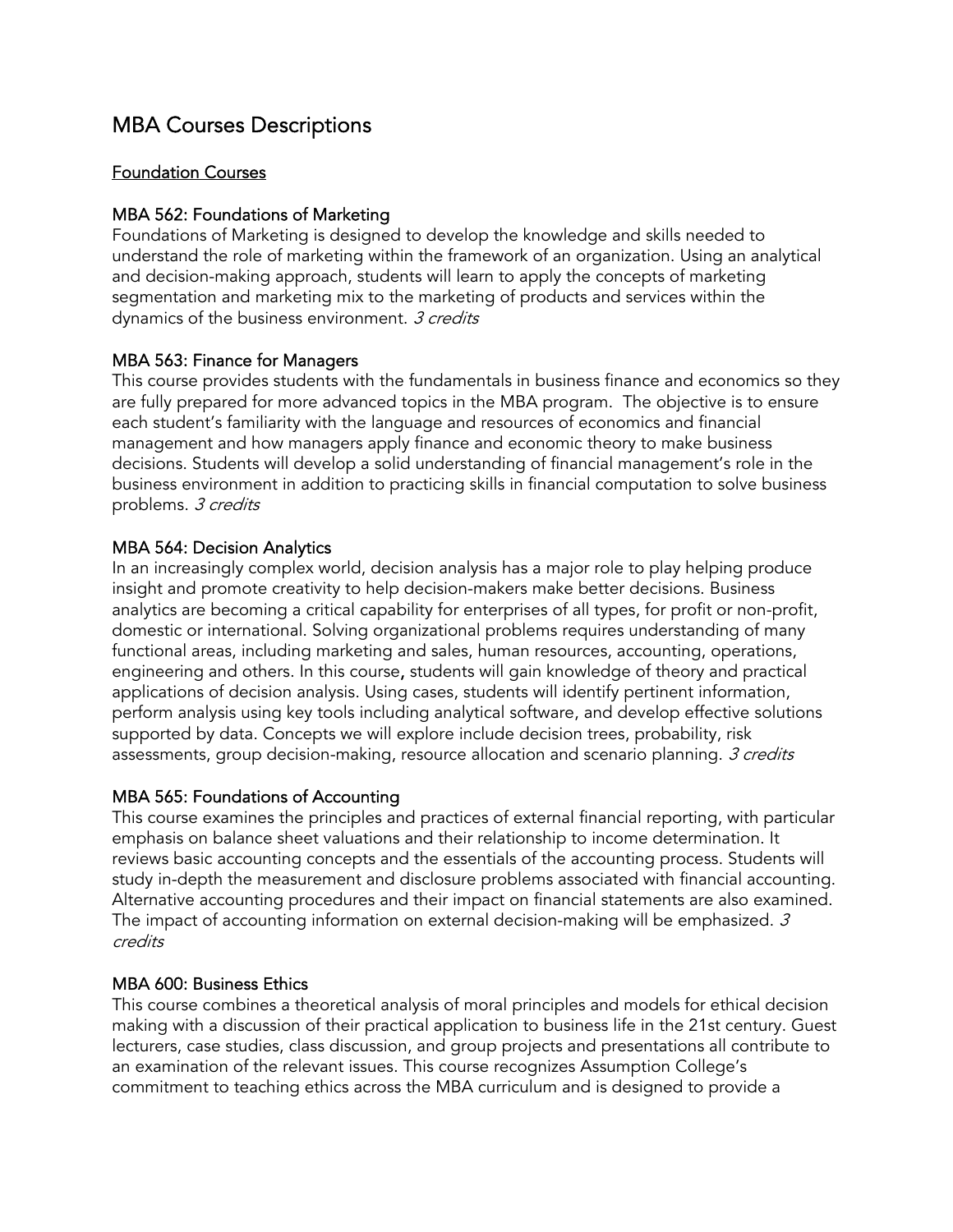framework for the further discussion of ethical issues that will arise in subsequent courses.  $3$ credits

# MBA 601: Human and Organizational Behavior

This course utilizes a systems approach to human and organizational behavior. It focuses on the following types of behavior: individual, small group, inter-group, and total organization. Special emphasis is placed on personnel systems, group cohesiveness, leadership, and the change process as relevant to the socio-technical system on any organization. This course also examines selected issues in managerial behavior. 3 credits

# MBA 602: Marketing Decision Analysis

This course is designed to help students integrate their knowledge of marketing into applied strategy for the firm as a whole. It requires creative thinking and problem-solving applied to analysis of situations as presented in cases and contemporary articles. The course covers areas such as marketing concept, target market identification, market research, consumer behavior and psychographics, product development, pricing, sales, promotion, distribution, international marketing, and comprehensive strategy development. Prerequisite: MBA 551 or MBA 562; 3 credits

# MBA 603: Financial Decision Analysis

This course examines the financial strategy of the organization in terms of both external environmental factors such as inflation and taxation and internal constraints and events. It explores issues and practices in working-capital management, current-asset management, capital budgeting, long-term financing, and dividend policy, using the case method to emphasize key concepts. Prerequisite: MBA553 or MBA563; 3 credits

# MBA 604: Operations Decision Analysis

This course examines the tools used and problems encountered in the development of strategy for the operations system in a profit-seeking or not-for-profit enterprise. Emphasis is placed on the operations of both service and manufacturing organizations. Topics include design/planning of the conversion system as well as the management and control of operations. It discusses the full range of quantitative methods used in the decision-making process, utilizing the case method of instruction to enhance the learning objectives. Computer approaches increase the effectiveness of decision making. Prerequisite: MBA556 or MBA564; 3 credits

# MBA 605: Accounting Decisions for Managers

This course will focus on corporate decision-making skills for managers. It will involve the concepts and practices of managerial accounting, such as cost behavior, cost-volume-profit analysis, contribution margin reporting, profit planning, budgeting, performance analysis, and relevant costs for decision making. Prerequisite: MBA552 or MBA565; 3 credits

# Integrative Experience/Capstone Course

# MBA 800: Business Strategy

This course covers the practical tools and theoretical concepts that companies use to arrive at effective business strategies. The course is integrative, and builds on students' understanding of the functional areas of the firm including operations, finance, marketing, human resource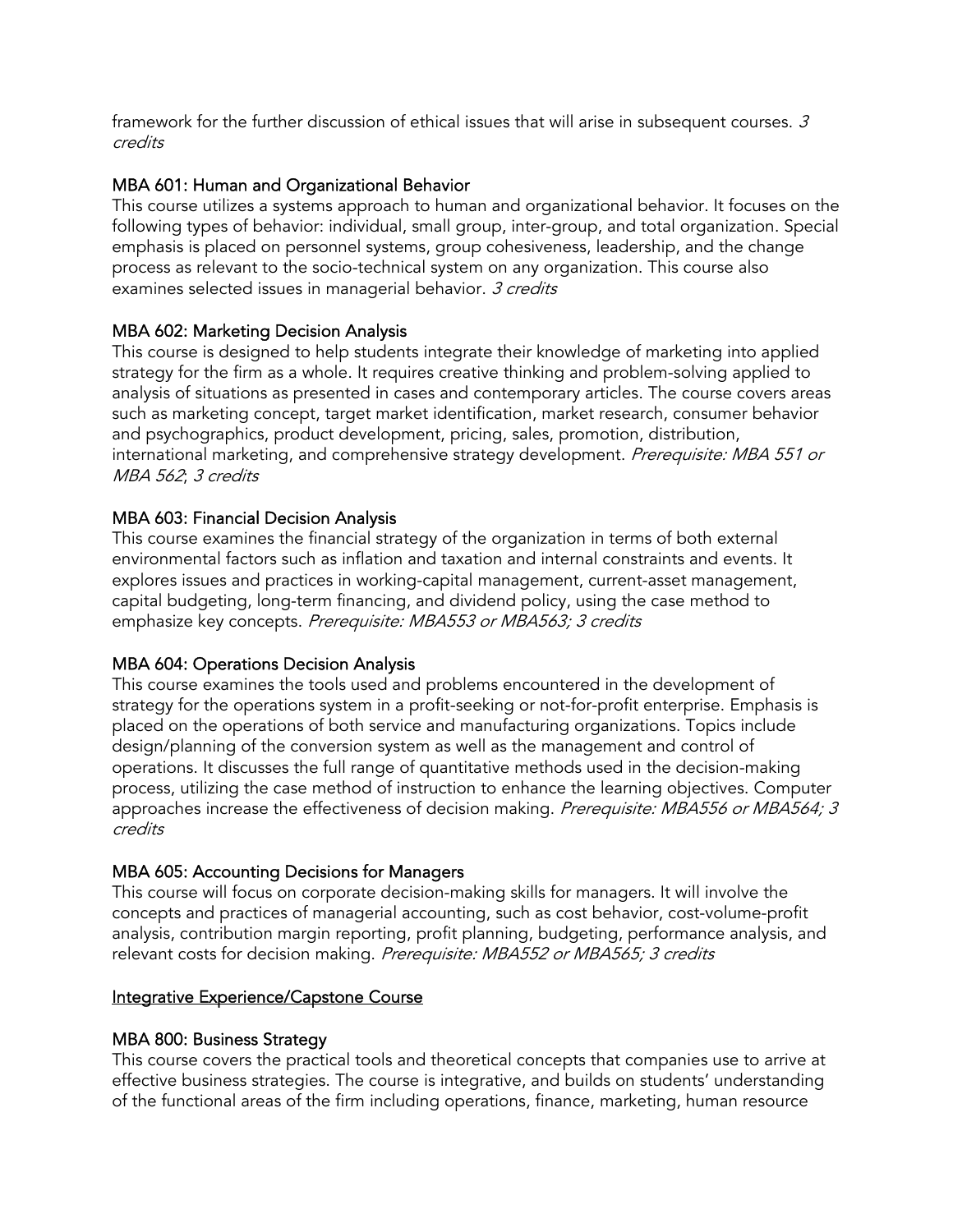management and organizational design. Through readings, case analysis, real world company strategy analysis, simulation, and discussion course participant will learn the processes, tactics and schemes for specific action that firms use to achieve their intended business objectives. Prerequisites: All Functional Core Courses (MBA 600-605), and 3 Electives (MBA 700 & 900 level courses); 3 credits

# Elective Courses

# MBA 700: Advanced Managerial Accounting

This course focuses on information provided by management accounting systems to assist managers in their planning and control activities. It concentrates on using quantitative techniques and discussing management and cost accounting theory. Casework is assigned and extensive use of computer software is required. Prerequisites: MBA 552 or MBA 565, MBA 601; Concentration: Accounting; 3 credits

# MBA 701: Internal & Operational Auditing

This course covers the concepts of internal and operational auditing, focusing on the internal auditor's role as internal management consultant. In addition to teaching the techniques of internal, operational and IS systems auditing, the course encourages students to think like entrepreneurs as they perform audits. Specifically, the course covers the Institute of Internal Auditor's Standards of Professional Practice, techniques for analyzing operational deficiencies, identifying sources of problems, measuring and evaluating the cost/benefits of changes and developing solutions. The course stresses effective communication for presenting audit results and recommendations. This course is intended for those interested in auditing and individuals expecting to assume managerial or control responsibilities. Prerequisites: MBA 601, MBA 552 or MBA 565; Concentration: Accounting, Management; 3 credits

# MBA 703: Financial Aspects of Mergers

This course covers the subject of mergers and acquisitions from several standpoints. Consideration is given to the characteristics of a merger candidate, valuation and pricing of the company, and methods of financing. The two major financial reporting approaches are covered as are opportunities for tax-free reorganization status. The course concludes with an examination of a major recent merger. Prerequisite: MBA 553 or MBA 563 (MBA 603 helpful); Concentration: Accounting, Finance/Economics; 3 credits

# MBA 704: Tax Concepts for Managers

This course is designed to enable the non-accounting specialist to recognize the important tax consequences of decisions made by managers, administrators, and others involved in business. The tax law and planning fundamentals applicable to many everyday business transactions are discussed and explored. Prerequisites: All Foundations Courses or permission of MBA Director; Concentration: Accounting, Finance/Economics, Management; 3 credits

# MBA 705: Corporate Financial Reporting

This course provides students with an understanding of the current state of financial reporting practices and the manner in which corporate financial statements published in annual reports, prospectuses, and proxy statements influence our economic system. It is designed for students who wish to enhance their ability to understand and use corporate financial statements.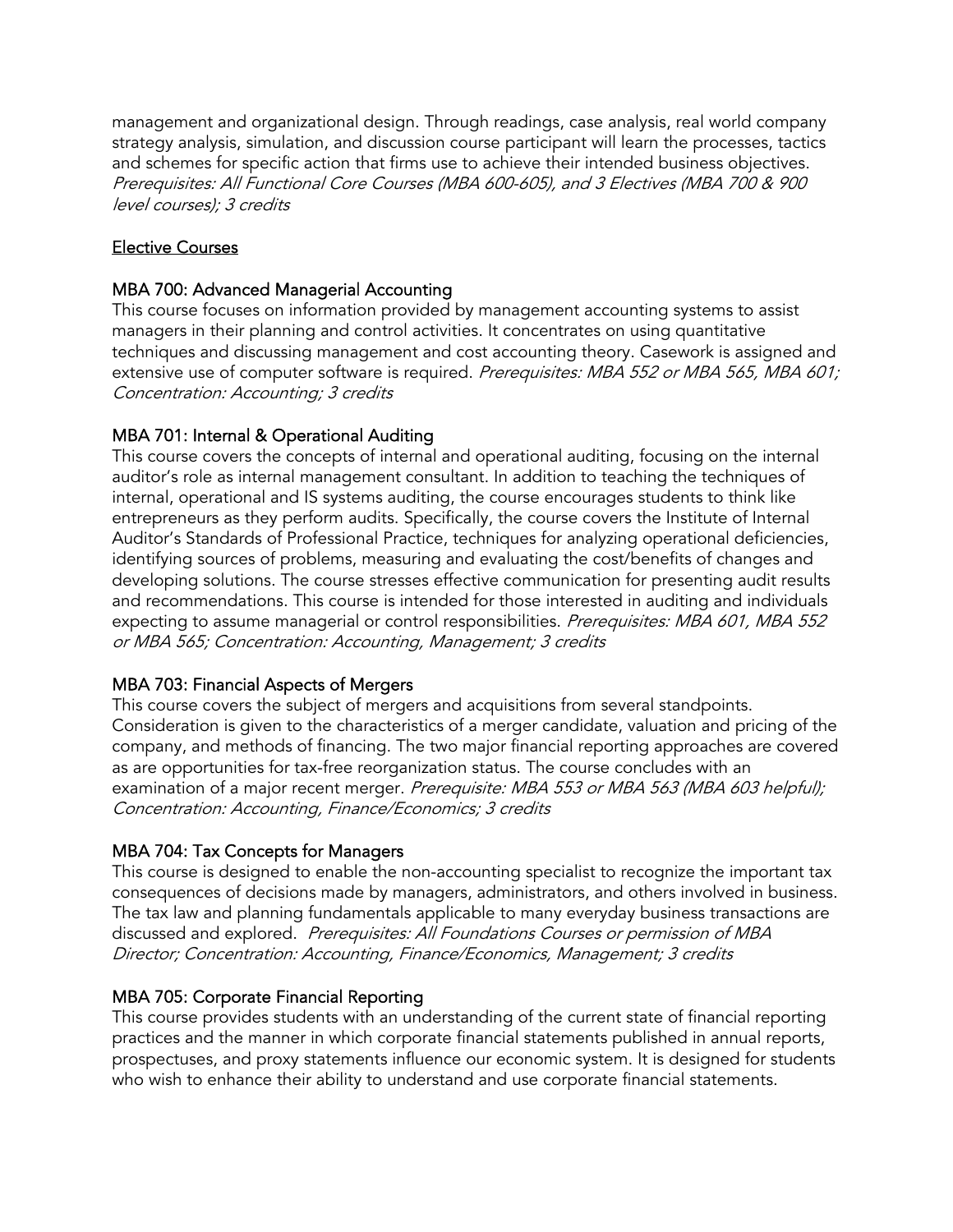Prerequisites: MBA 601, MBA 552 or MBA 565; Concentration: Accounting, Finance/Economics; 3 credits

# MBA 706: International Accounting & Taxation

This course introduces the concepts of internal and external reporting associated with entities engaged in international business. The subject matter covers international accounting problems, analytical capabilities associated with international accounting policy issues and international taxation from two perspectives: (1) domestic operations owning foreign subsidiaries, and (2) foreign subsidiaries owning domestic subsidiaries. Familiarity with intermediate accounting or consolidation is helpful. Prerequisites: MBA 601, MBA 552 or MBA 565; Concentration: Accounting, International Business; 3 credits

# MBA 707: Human Resource Management

This course explores the elements of supervision and leadership that are crucial factors in effective management. Using a case study format, it examines various approaches to job development/enrichment, evaluation, and supervision. Prerequisite: MBA 601; Concentration: Human Resources, Management; 3 credits

MBA 708 Labor Relations-This course is designed to expose the student to labor-management relationship dynamics. The traditional topics of labor history, law, organizing, collective bargaining, contract administration, impasse, grievance, and arbitration are dealt with in depth. The course also explores contemporary issues, such as white collar unionism, changing trends in bargaining, union/management cooperation, union survival and others. The course is designed to appeal to practitioners from labor and management, and anyone else with an interest in the field. Prerequisite: MBA 601; Concentration: Human Resources, Management; 3 credits

# MBA 709: International Management

This course examines the issues confronting managers as they plan, organize, lead, and control global/transnational operations. The basic premise is that management of a multinational corporation differs in many ways from that of a firm doing business within the boundaries of one country. Case studies of multinational corporations provide an opportunity to learn problem analysis and decision making in this complex, rapidly changing international environment. Prerequisite: MBA 601; Concentration: International Business, Management; 3 credits

# MBA 710: Business & Society

This course explores the increasing impact of environmental events on the managerial decision-making process. Selected phenomena such as technology, inflation, energy, the changing international order, and governmental regulation are examined for impact on total organizational strategy formulation, implementation and control. It also investigates the changing relationships among management and other organizational stakeholders using the case method to develop analytic and action-oriented skills. Prerequisite: MBA 601; Concentration: Human Resources, Management; 3 credits

# MBA 711: Small Business Management

This course is designed for students who are interested in starting and successfully managing a small business. It explores in detail the sequence of events required to establish a business and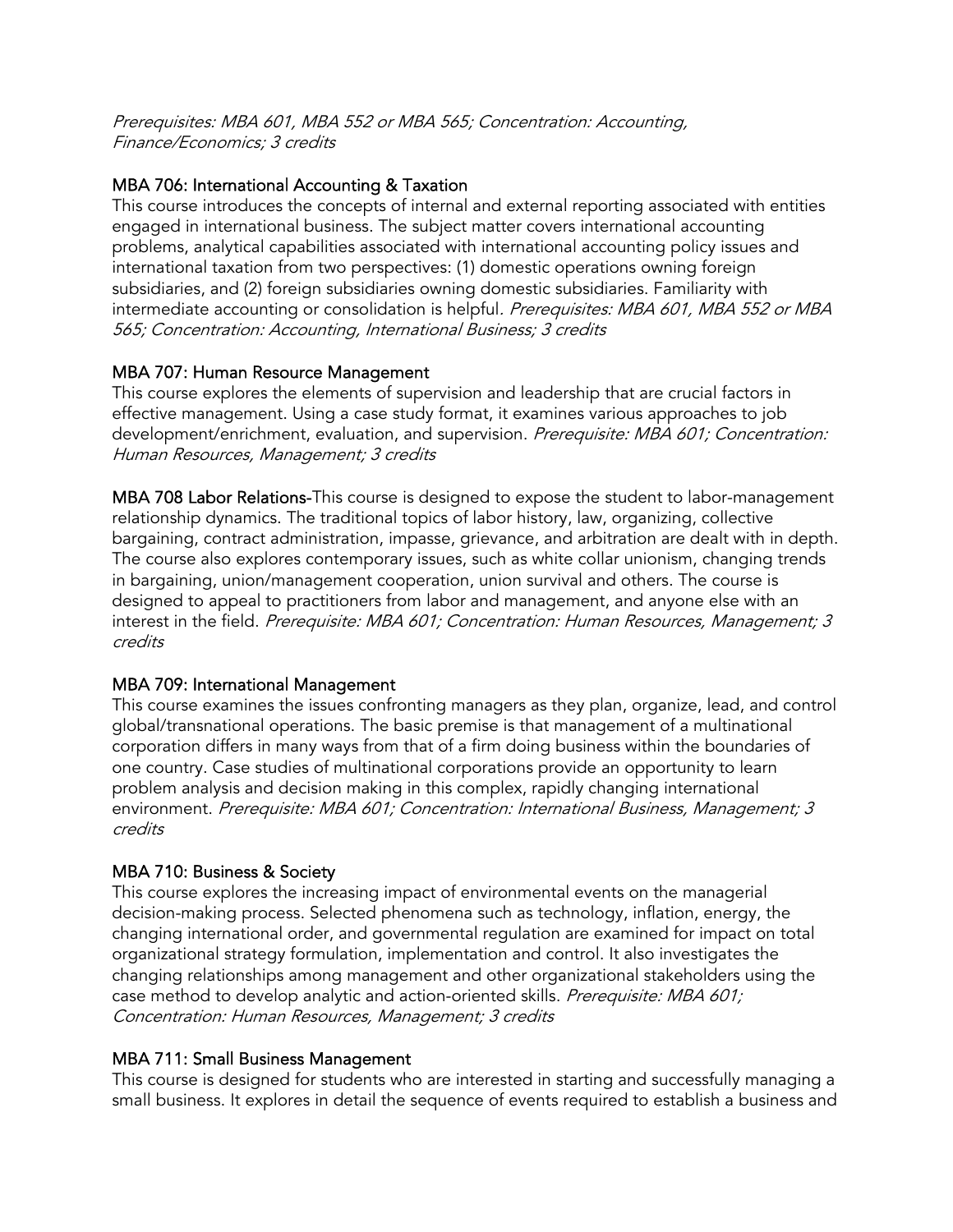develop plans/strategies for successful small business management. The course is interdisciplinary, dealing with issues from business law, management, marketing, finance, personnel, operations management, and other related areas. The method of instruction relies heavily on experiential exercise and simulation. Prerequisites: All Foundations Courses; Concentration: Accounting, Management, and Marketing; 3 credits

# MBA 712: Special Topics Seminar

This course is designed to provide a three-credit graduate elective course in contemporary topics and issues. Topics are chosen based on timelines, interest, and relevance to current business practice. Recent topics have included:

• Social Media Marketing • Issues in Biotechnology • Understanding & Responding to Current Workforce Trends

Prerequisite: Permission of Instructor or as designated on the course schedule when offered; 3 credits

# MBA 713: Business Research Seminar

This course explores the realities of the market research process through application of theories and processes to actual or case situations. It concentrates on the relationship between research and the development of total marketing strategy. Students will demonstrate mastery of their knowledge of research concepts, and then complete cases of several types. At least one major project is conceived, executed, and analyzed. Prerequisite: MBA 602; Concentration: Marketing; 3 credits

# MBA 715: International Marketing

This course explores marketing across national boundaries and within foreign countries as well as the coordination of marketing in multiple international markets. Specific topics will include cultural diversity, marketing intelligence, entering foreign markets, product and product line policy, distribution, advertising/promotion, pricing, planning and controlling an international marketing organization. An appreciation will be developed for the ever changing environment and the risks/opportunities that impact the field. Prerequisite: MBA 602; Concentration: International Business, Marketing; 3 credits

# MBA 716 Promotional Strategy

This course deals with the areas of advertising, sales promotion, media strategy, personal selling, direct marketing and public relations from the perspective of a strategic decision maker. Contemporary techniques and approaches to resolving informational gaps in marketing communications will be presented and discussed. Students will perform critical analyses of marketing communications' situations as presented in business case scenarios and develop strategies which successfully differentiate products, services or ideas to potential consumers. Students are expected to design, produce, and present a complete marketing communications strategy for a specific consumer product, service or idea. Prerequisite: MBA 602; Concentration: Marketing; 3 credits

# MBA 717: Strategies for Services Marketing

This course examines the service provisioning paradigm from the perspective of managers responsible for tactical/strategic goals and planning horizons. It provides them with the requisite skill sets for business planning, decision making, and strategy formulation unique to the service sector. Topics addressed include: the behavior of the service consumer; marketing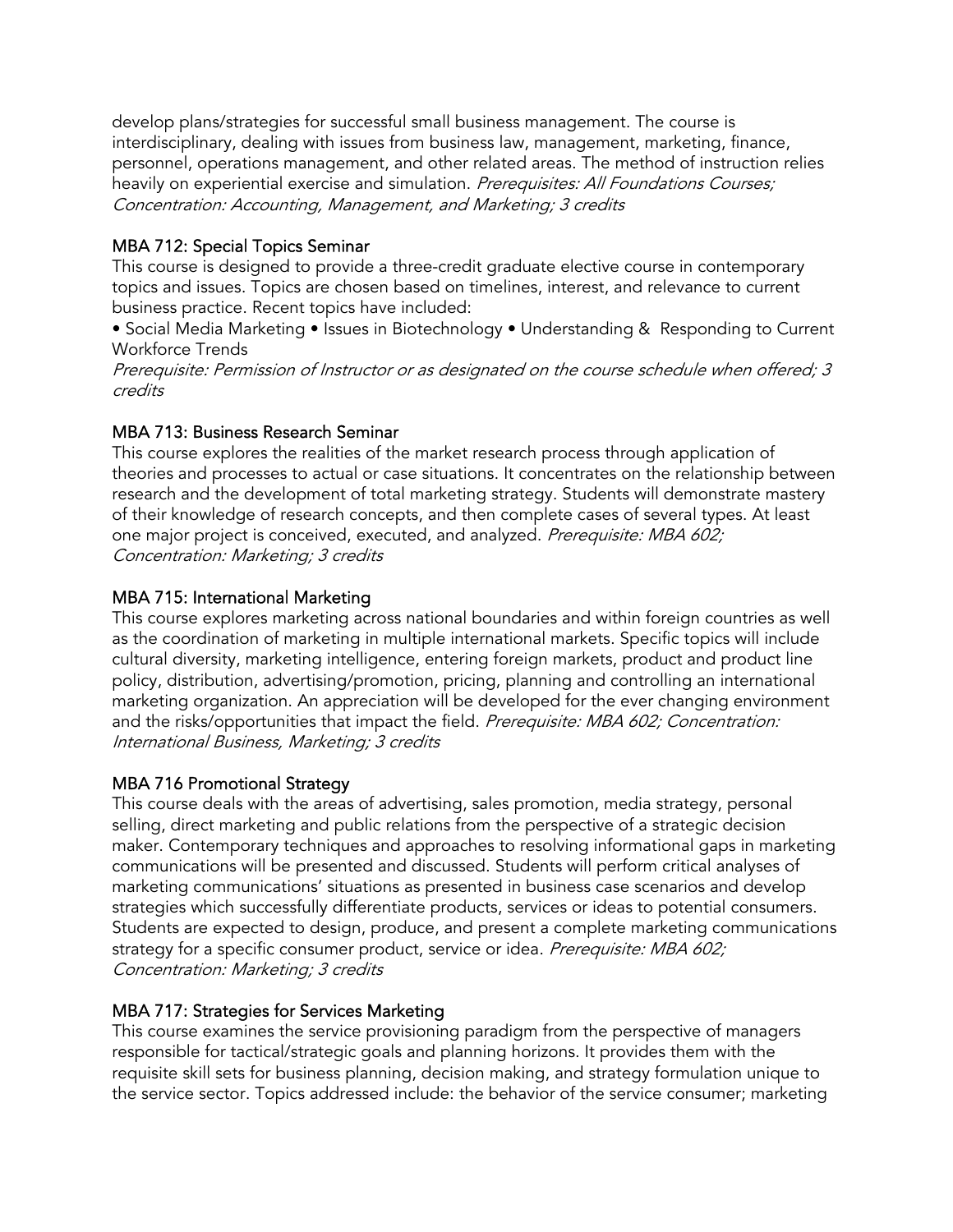issues for service producers; the role of the service worker; service development; service pricing issues; marketing communications for services, and service delivery. Prerequisite: MBA 602; Concentration: Marketing; 3 credits

# MBA 718: Management Information Systems

This course focuses on the role of managing information in achieving strategic objectives, with special emphasis on evolving technological, application and organizational issues. This is accomplished by examining the organizational and technical foundations of the information systems and exploring the tools, techniques and approaches for building and managing effective information systems. Prerequisites: MBA 601, Computer Literacy; Concentration: Human Resources, Management, Marketing; 3 credits

# MBA 719: Advanced Information Systems Management

This course deals with the management of information technology in today's businesses. The strategic role of information systems (IS) requires effective management of those resources, closely integrated with other functional strategies. Emphasis will be on the strategic role of IS, managing the essential technologies, directing the development of systems, providing effective end-user computing and support systems and dealing with the people-related issues. Prerequisites: All Foundations Courses and MBA 718; Concentration: Human Resources, Management, Marketing; 3 credits

# MBA 720 Purchasing & Supply Management:

This course covers the principles of purchasing and supply management and is concerned with development and administration of policies, systems, and procedures related to acquiring, holding, and distributing materials. Prerequisite: MBA 604; Concentration: Management; 3 credits

# MBA 721: Healthcare Project Management

This course provides a comprehensive foundation for project management as it applies to healthcare operations and programs. Students examine how to plan and manage projects effectively within healthcare organizations. Topics covered will include planning, organizing, staffing, and leading teams to accomplish initiatives in a resource efficient manner. From the stage of project ideation through to completion, an overview of handling change, dealing with conflict and problem solving, is provided. Students will gain experience in setting and communicating project goals, planning and tracking progress, as well as facilitating commitment to broader organizational objectives. Prerequisite: MBA in HCM student or permission of MBA Director; 3 credits

# MBA 722: Project Management

This course examines how to plan and manage projects effectively. Project Management is concerned with the planning, organizing, staffing, directing and controlling of the organization's resources for a specific time period to meet a particular set of one-time objectives. Students will learn: a) how to start with realistic project goals, to plan and track progress, and to use strategies for keeping projects on schedule; b) how to use scheduling tools such as GANTT, CPM/PERT and to utilize computer software in managing projects; c) the art of communicating on projects, handling agreements, creating teamwork, facilitating creativity, and leading people on project teams. Prerequisite: MBA 604; Concentration: Management; 3 credits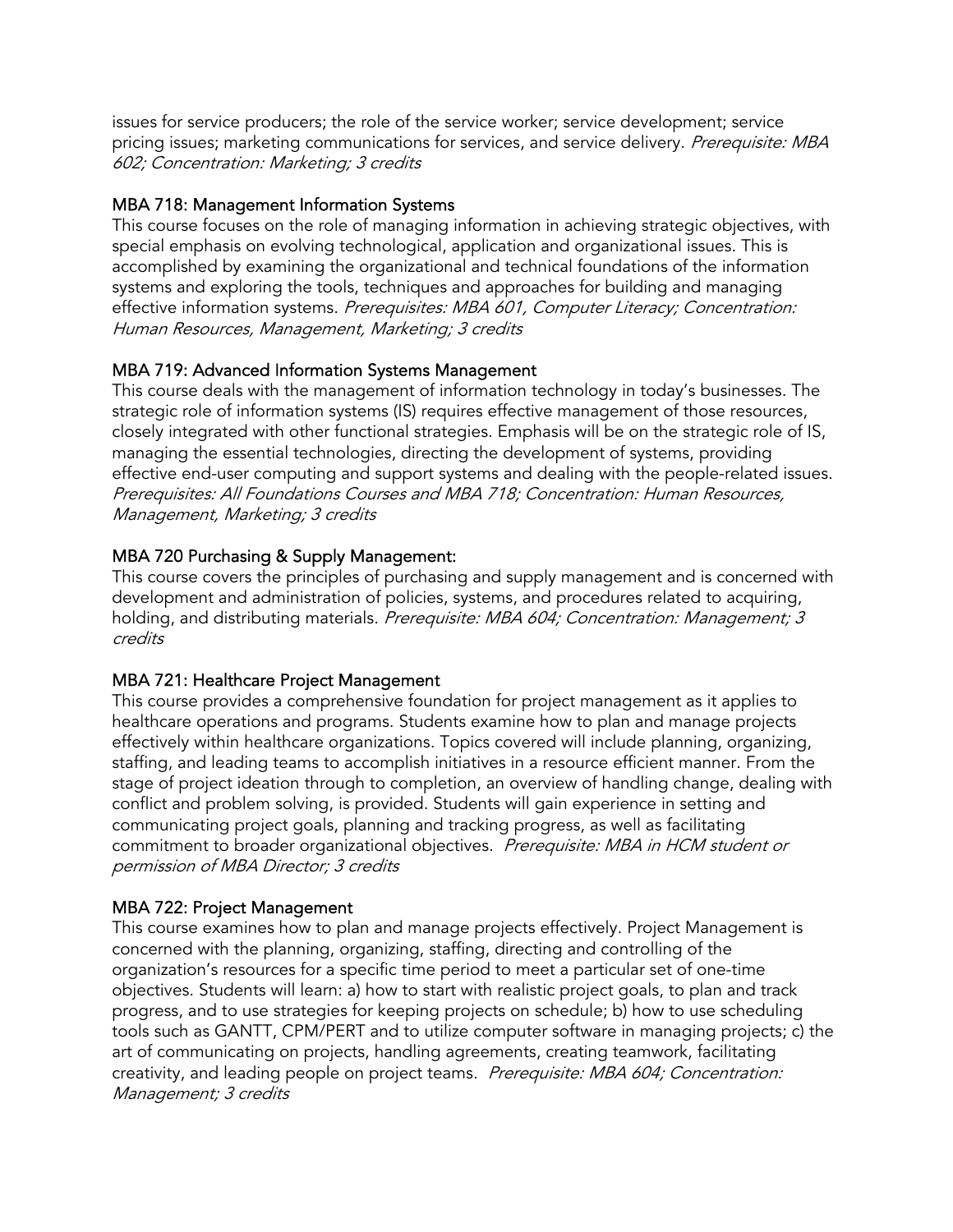# MBA 723: Investment Analysis & Portfolio Management

This course examines the fundamentals of investment theory, markets and market forces. It will provide the student with an understanding of investment markets, the valuation of securities, and portfolio management strategies. The student will also be exposed to the techniques of aggregate market and company analysis. In addition, the course will provide a basic understanding of investment companies, stock options, warrants, and convertible securities, commodity futures, financial futures and international diversification. Prerequisite: MBA 553 or MBA 563; Concentration: Finance/Economics; 3 credits

# MBA 724: International Corporate Finance

This course is concerned with understanding the issues and the principles and techniques employed in financial decision making in an international business organization. Topics include foreign exchange markets and the international monetary system, foreign exchange risk management, financing internationally, direct foreign investment, and financial management of ongoing operations. In addition, an overview of international taxation and accounting issues is provided. Prerequisites: MBA 552 or MBA 565, MBA 603; Concentration: Finance/Economics, International Business; 3 credits

# MBA 725: Managerial Economics

This course covers micro- and macro-economic theory and their application to forecasting, production, budgeting, and government regulations in managerial decision-making. Prerequisites: Calculus, MBA 554 and MBA 556 or MBA 563 and MBA 564; Concentration: Finance/Economics; 3 credits

# MBA 726: Organizational Development & Change

This course examines the process of change from individual, team and organizational perspectives. Because business environments are rapidly changing, managers need to improve their abilities to diagnose, implement and evaluate planned change. This course uses an experiential approach to develop the skills managers need to improve performance in changing organizations. Prerequisite: MBA 601; Concentration: Human Resources, Management; 3 credits

# MBA 727: International Business (Doing Business in a Foreign Country)

This course gives the graduate student exposure to specific issues associated with doing business outside the United States. The course takes up relevant economic, legal, cultural, business, trade, and related issues that are important to business interested in export from, import to, locations or expansion into the designated regions. The regional offerings are regularly rotated and students can take this course a maximum of twice. Concentration: International Business; 3 credits

# MBA 728: Legal Frameworks of Business

This course includes an examination of the sources of law that provide the legal framework for society in general and business relationships in particular, including national and state constitutions, legislative bodies, court systems, and administrative agencies. Contracts, agency, corporations, partnerships, the Universal Commercial Code (UCC) and consumer protection are covered as well. Concentration: Management; 3 credits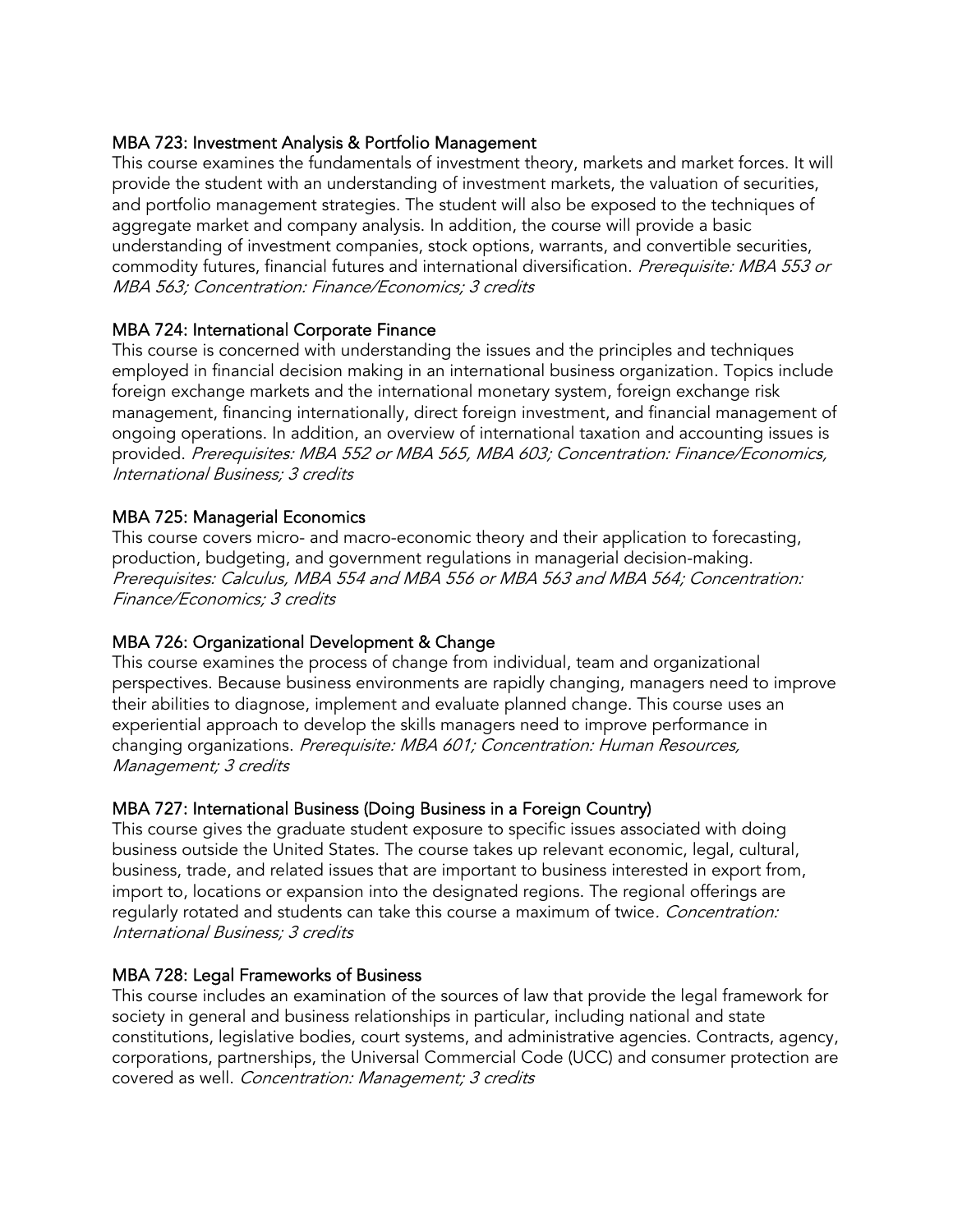# MBA 729: Technical & Professional Communications

This course in oral and written management communication emphasizes analysis of contexts; critical thinking processes; frameworks from planning, organizing and editing listening skills; and social/ethical perspectives. The course promotes teamwork and group interaction. Concentration: Human Resources, International Business, Management, Marketing; 3 credits

#### MBA 730: International Human Resources Management

This course explores the impact and complexities that the process of internationalization has on the activities and policies of human resource management in terms of cultural, legal and functional differences. Prerequisite: MBA 707; Concentration: Human Resources, International Business; 3 credits

# MBA 731: Training & Development

Using a systems approach and based on adult learning theory, this course teaches how to design, implement and evaluate formal organizational learning experiences that improve employees' performance, skills, competencies, and knowledge and lead to the attainment of organizational human resource objectives. Prerequisite: MBA 601; Concentration: Human Resources; 3 credits

#### MBA 732: Compensation & Benefits

This course is designed to provide a comprehensive view of the design, development, and implementation of a "total compensation" program of both direct and indirect forms of compensation. It identifies issues in designing traditional and alternative reward strategies, administering retirement, health and deferred compensation plans as well as communication strategies for such an integrated compensation system. Prerequisite: MBA 707; Concentration: Human Resources; 3 credits

#### MBA 734: Managing Diversity

The changing composition of the workforce requires organizations to think of diversity as a business issue. This course examines and evaluates the role of diversity in the policies, practices, and strategies of organizational systems. Prerequisite: MBA 601; Concentration: Human Resources, Management; 3 credits

#### MBA 738: Organizational Communication

Contemporary organizations are facing significant communication challenges. Increased worker diversity, globalization of business, technological developments, and increased business pressure to do more with less, are all major factors contributing to complex communication dynamics. This course will explore how these major factors affect communication theory and practice within organizations at the group and individual level. *Concentration: Management*, Marketing; 3 credits

#### MBA 739: Negotiation & Conflict Resolution

This course is designed to assist the developing business professionals to learn negotiation theory and practice; to develop negotiation capabilities that include conflict resolution and peacemaking in both business and social settings; and to examine the skill sets required for business professionals to manage people and process programs in today's complex multinational business settings. Concentration: Human Resources, International Business, Management; 3 credits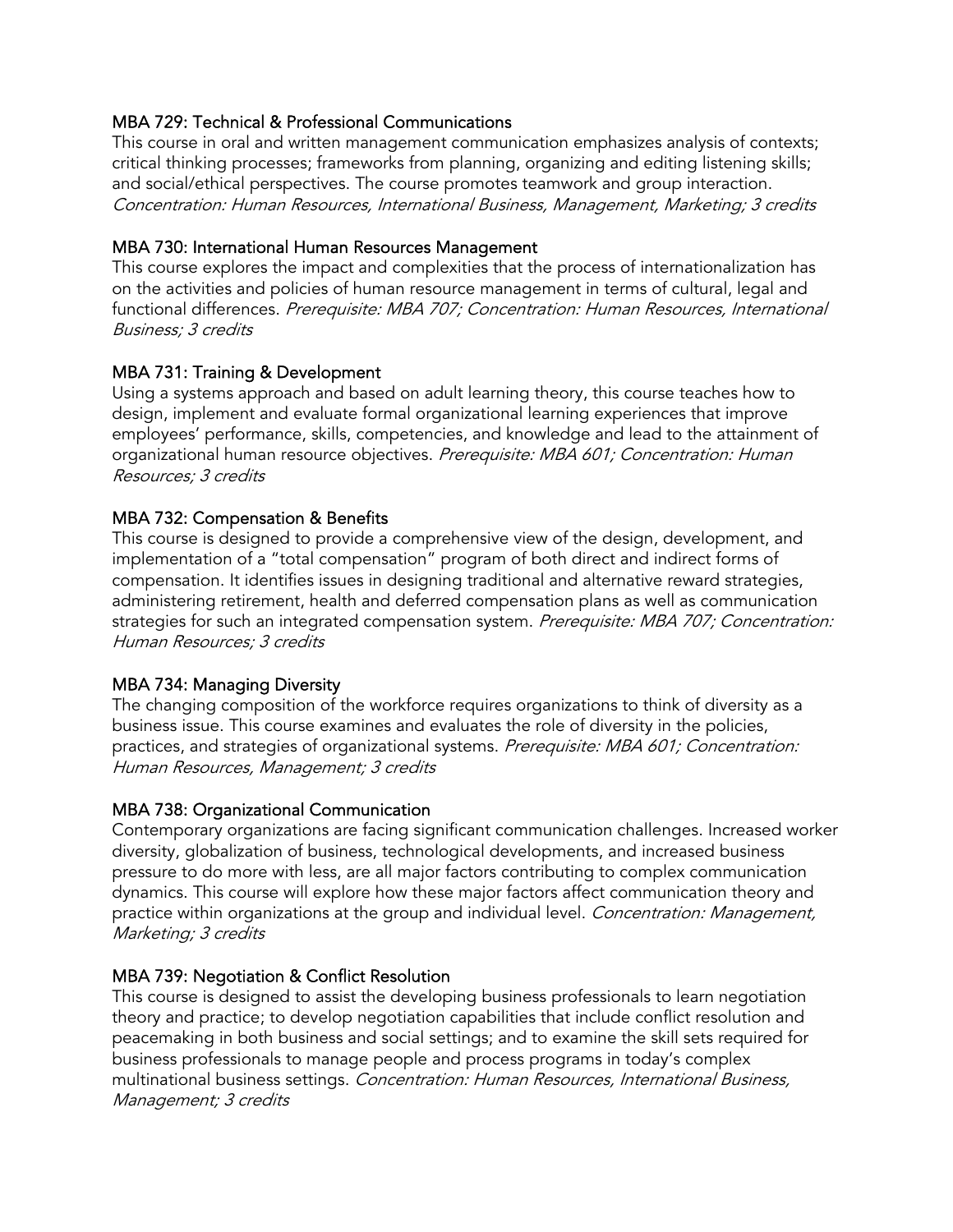# MBA 741: Social Media Marketing

This course will cover social media marketing, and how it works in conjunction with digital marketing and traditional marketing. The course highlights the importance of treating each social media channel as a unique marketing effort that will not be successful if implemented as a generic strategy across all social media channels. Students will learn the cornerstones of Social Media engagement; which includes but is not limited, to the rules of engagement, rules of ideal content, and rules of outstanding content. Project based work is assigned that require students to develop social media marketing strategies. Prerequisite: MBA 602; Concentration: Marketing; 3 credits

# MBA 743: Leadership

This course is structured to provide any MBA student a comprehensive view of leadership in business and society. It covers a variety of leadership paradigms, theories, and approaches. The overriding aim for the course is to create a "learning laboratory" for students that contain opportunities to understand their own approaches and styles to leadership as they relate to the theory and various applications. The course allows for exploration of related issues to leadership and utilizes group exercises and simulations, self-evaluations and teamwork. Prerequisite: MBA 601; Concentration: Management; 3 credit

# MBA 745: Nonprofit Management

This course will offer MBA level students the opportunity to examine various management functions in the context of the mission-based organization. The course will examine current theory as it applies to leadership, governance and the roles of staff, volunteers, and donors. Additional topics will include establishing partnerships and forming alliances, allocating resources, and involving staff and volunteers in organizational growth and transition. Prerequisite: MBA 601; Concentration: Management, Nonprofit Leadership; 3 credits

# MBA 795: Management Practicum

This course requires the student to selectively apply knowledge and analytic and decisionmaking skills acquired in prior courses to a field research project and the writing of a comprehensive case study. The project and case are based on a local organization in which the student is an employee or with which he or she is very familiar. Prerequisite: All Functional Core Courses & Permission of Instructor Concentration: Management; 3 credits

#### MBA 799: Independent Study

This course has flexible structure that permits library/field investigation of topics, issues and problems of particular interest to the graduate business student. Students are allowed a maximum of two Independent Studies. 3 credits

# MBA 901: Strategic Planning and Implementation for Nonprofit Organizations

This course will introduce the role and functions of nonprofit, voluntary, and philanthropic organizations, as well as the nature of strategy and strategic planning as it applies to entities in this sector. Students will learn analytic techniques, planning, and specific strategic models appropriate to various economic, competitive, and sector-specific conditions. The strategy change cycle in the nonprofit sector will be explored, as well as implementation and assessment techniques. Concentration: Nonprofit Leadership; 3 credits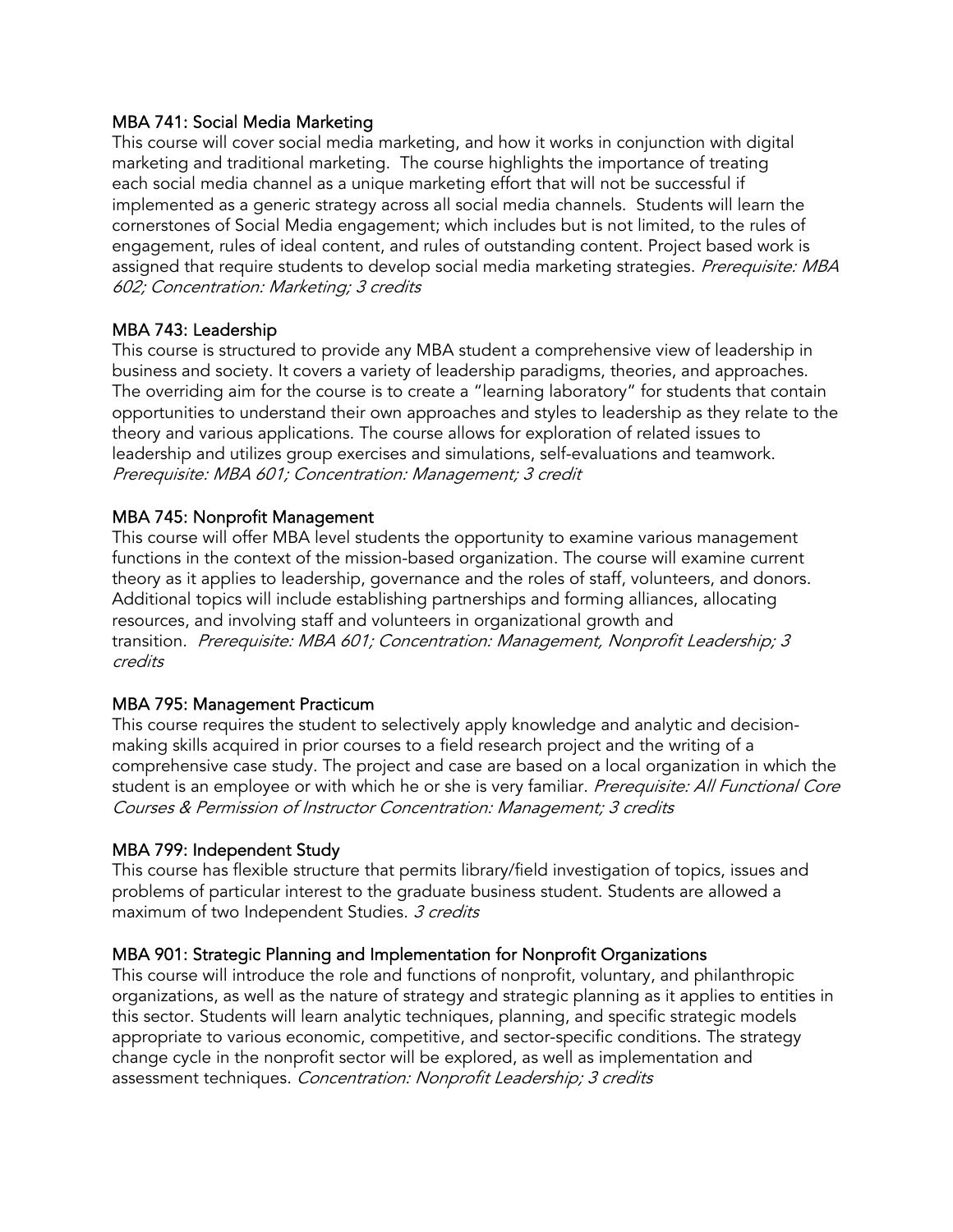# MBA 902: Fundraising for Nonprofit Organizations

Students who complete the course will understand the various approaches to raising funds for nonprofit, governmental, or social service organizations for which the typical methods of business revenue generation (sales of products and services, venture capital, and loans) are not practical or desirable. Ethical fundraising practices and those consistent with the mission of the organization will be stressed. Topics pertinent to the current regulatory climate will be presented. Prerequisites: MBA 603 and MBA 605; Concentration: Nonprofit Leadership; 3 credits

# MBA 903: Marketing and Public Relations for Nonprofit Organizations

This course will examine marketing and public relations theory and practice in the context of the nonprofit sector, and will explore the ways in which strategic communications campaigns support mission attainment and increase public accountability for nonprofit organizations. Cases will illustrate public relations processes and marketing strategies that effectively identify organizational strengths, create value for the public, and communication the value of organizations to a broad range of stakeholders. Prerequisite: MBA 602; Concentration: Marketing, Nonprofit Leadership; 3 credits

# MBA 904: Financial Management for Nonprofit Organizations

This course presents a description of the financial management techniques appropriate to nonprofit, voluntary, and philanthropic organizations. Operational budgeting, financial planning, nonprofit accounting, pricing, capital budgeting, and investment strategies will be considered in detail. Prerequisite: MBA 603; Concentration: Nonprofit Leadership; 3 credits

#### MBA 905: Leadership and Human Resource Management for Nonprofit Organizations

This course presents theories of leadership, organizational development, organizational behavior, and their application to nonprofit, voluntary, and philanthropic organizations. In addition, students are exposed to basic practices of and issues in hiring, compensation, training, and performance evaluation as they apply to this sector. The role, value, and dynamics of volunteerism and diversity are explored. Prerequisite: MBA 601 or HAP 600; Concentration: Nonprofit Leadership ; 3 credits

# MBA 906: Governance, Executive Leadership, and Ethics in Nonprofit Organizations

This course focuses on the history, role, and functions of nonprofit boards with respect to providing leadership at the organizational, community and societal levels. Emphasis is placed on how boards in partnership with executive leadership achieve the mission and vision of nonprofit organizations. Nonprofit sector boards are contrasted with public and for-profit sectors. Board development is considered, as is how boards embody, establish, and monitor organizational values such as trust, stewardship, service, volunteerism, civic enjoyment, freedom of association, and social justice. Prerequisite: MBA 601 or HAP 600; Concentration: Nonprofit Leadership; 3 credits

# MBA 907: Accounting for Nonprofit Organizations

This course explores current accounting principles designed for not-for-profit organizations such as hospitals, colleges, voluntary health and welfare organizations and fraternal organizations. Recent pronouncements covering financial reporting, pledges and revenue recognition, and cost allocation is covered and discussed. The relationship between traditional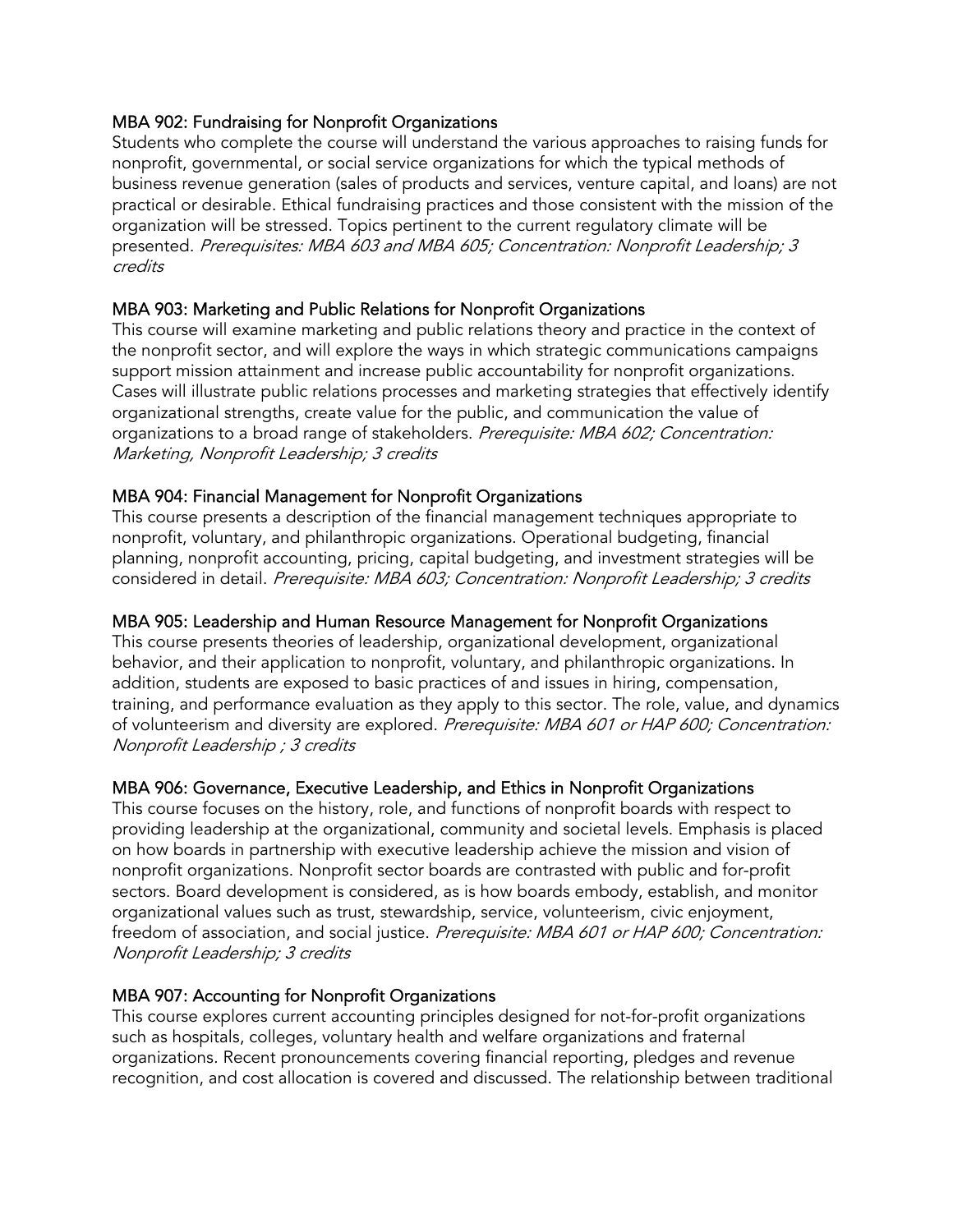fund accounting and the new financial statement format is covered. Prerequisite: MBA 605; Concentration: Accounting, Nonprofit Leadership; 3 credits

# Accelerated MBA Courses

# MBA 702: Ethics & Professional Responsibilities for Accountants

This course examines ethical decision-making and other professional responsibilities in the context of situations confronted by professional accountants. The AICPA Code of Professional Conduct is examined in depth, along with legal responsibilities. Cases are used to acquaint students with various types of ethically challenging situations, and the components of an ethical decision-making model are examined and emphasized. Prerequisite: student in the Accelerated MBA with Accounting Emphasis program or permission of MBA Director; 3 credits

# MBA 750: Professional Practice & Mentoring

This is an inter-disciplinary seminar course that introduces accelerated MBA students to professional practice in the fields of business. With a focus on individual goals and personal development, students will deepen their understanding about ways to strategically manage their careers. The course is designed to strengthen professional skills, enhance communication, and deepen reflective capacity. Students will complete a comprehensive selfassessment, become familiar with career planning tools and resources, and develop a mentoring plan. Through a series of interactive workshops, case discussions, feedback sessions, and written reflective assignments, this course prepares students to put professional skills to practice in their subsequent Professional Practicum and Internship courses. Prerequisite: student in the Accelerated MBA or permission of MBA Director; 3 credits

# MBA 751: Professional Practicum I

This practicum course is designed to provide Accelerated MBA students with a valuable professional experience at a Greater Worcester business or nonprofit organization requiring a minimum of 20 hours per week. Students attend bi-monthly seminar/classroom sessions to share and analyze the learning and challenges in their internship experiences. Students are asked to develop proactive professional habits of mind, strengthen analytical skills, maintain positive mentoring relationships, and reflect on their overall internship performance in order to connect organizations, theory, and practice. Through a variety of guest lectures, panel discussions, and on-site visits, students are exposed to the power of networking and the importance of career management, while increasing their knowledge of managerial communications and human resources and the role that they play in understanding strategic business processes. Prerequisite: student in the Accelerated MBA program or permission of MBA Director; 3 credits

# MBA 753: Professional Practicum II

Like MBA 751 Professional Practicum I, this practicum course is designed to provide Accelerated MBA students with a valuable professional experience at a Greater Worcester business or nonprofit organizations requiring a minimum of 20 hours per week. It continues the student's practicum experience from MBA 751, or gives the student a chance to explore a different work experience. Students attend bi-monthly seminar/classroom sessions to share and analyze the learning and challenges in their internship experiences. While students will continue to strengthen strategic communication skills, maintain positive mentoring relationships, and reflect on their overall internship performance and career goals, they will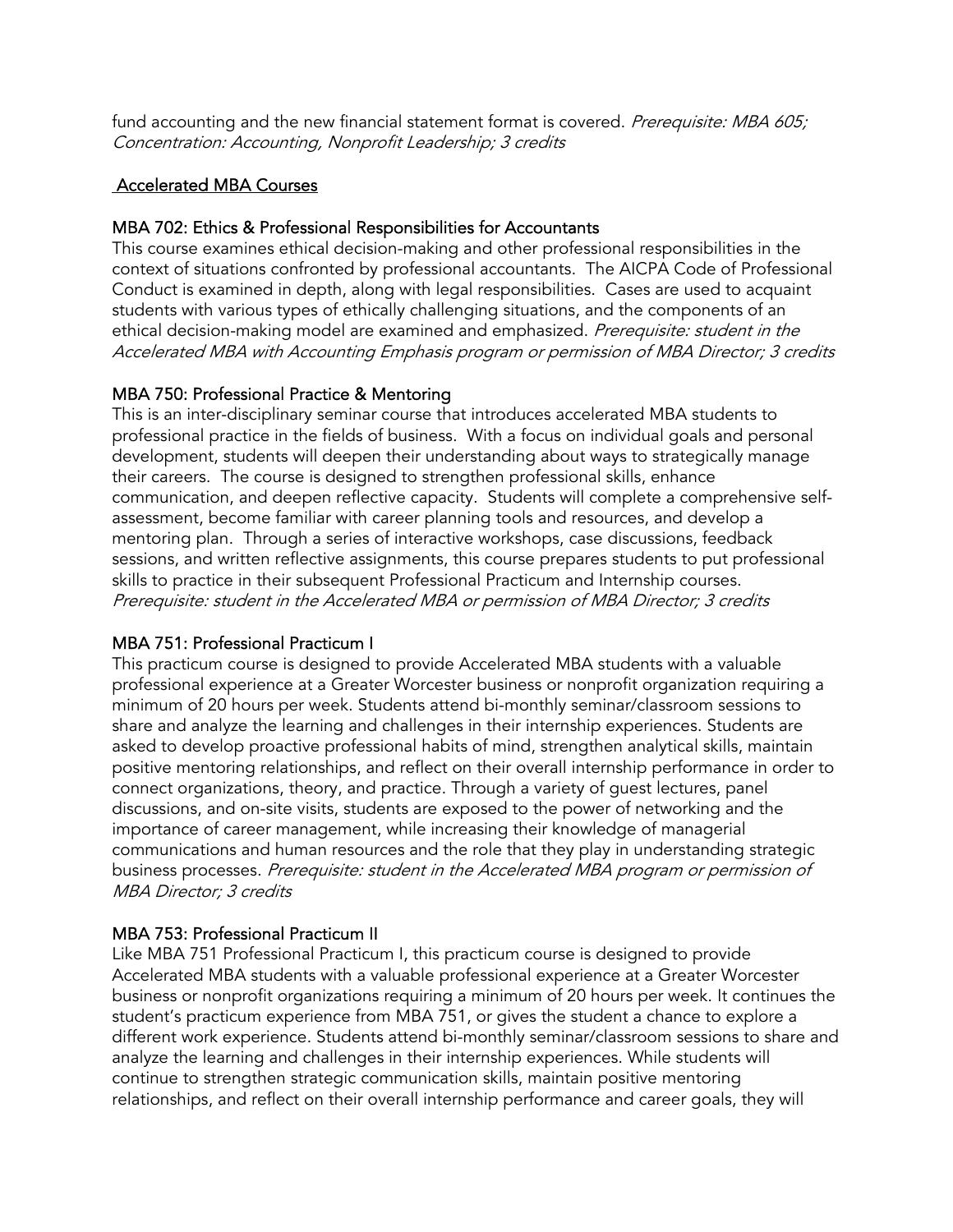explore more advanced managerial topics such as culture, decision making, and negotiations. They will synthesize their learning and experiences in a final integrative project. *Prerequisite:* student in the Accelerated MBA program or permission of MBA Director; 3 credits

# MBA 761: CPA Exam Review

This course is designed to prepare students for the CPA Exam, leading to licensure as a Certified Public Accountant (CPA). Students will use CPAexcel, a leader in computer-based review. Students will study Financial Accounting & Reporting, Regulation, Auditing & Attestation, and Business Environments & Concepts through online delivery of lectures, discussions, videos, and simulated exams. Students will have free continuing access to CPAexcel until they have successfully completed the entire CPA Exam. Prerequisite: student in the Accelerated MBA with Accounting Emphasis program or permission of MBA Director; 3 credits

# MBA 762: Advanced Business Law

This course is intended for students preparing to sit for the CPA Exam. It assumes that the student has a working knowledge of contract law. The course will develop that contract background as it relates to Article 2 of the Uniform Commercial Code, particularly as it relates to contract performance obligations and will follow with other Articles of the Code. Prerequisite: student in the Accelerated MBA with Accounting Emphasis program or permission of MBA Director; 3 credits

# MBA 763: Internship

This course is designed to provide student interns with a valuable experiential learning opportunity, and includes field-based training through a three month, full-time (40+ hours per week) internship with an accounting organization. Through online classes, students will analyze and apply organizational behavior and management concepts to their internship experiences and share these observations. Students assess their career competencies, organizational culture preferences, risk tolerances and supervisor/feedback requirements to determine their optimal career paths. They also conduct informational interviews with professionals in their career field. All students complete observation/reflection papers which document, analyze and apply organizational theory and tacit knowledge principles to their individual internship experiences. Prerequisite: student in the Accelerated MBA with Accounting Emphasis or permission of MBA Director; 3 credits

# MBA 764: Volunteer Inc. Tax Assistance

This course will combine the study of low-income taxpayers with community service learning. Students will research individual tax credits targeted at low-income taxpayers as well as the return filing process. They will also become proficient with tax software. Students will apply their learning through the electronic preparation of tax returns for low-income Worcester residents. Prerequisite: student in the Accelerated MBA with Accounting Emphasis program or permission of MBA Director; 3 credits

# MBA 770: Ethical Leadership

The purpose of this course is to critically examine and reflect on the ethical dimensions of decision making and performing the leadership role in organizations. Within this course, students use readings, their own experiences, and current events to examine actions leaders have taken and consequences faced when confronted with ethical dilemmas. Real-life ethical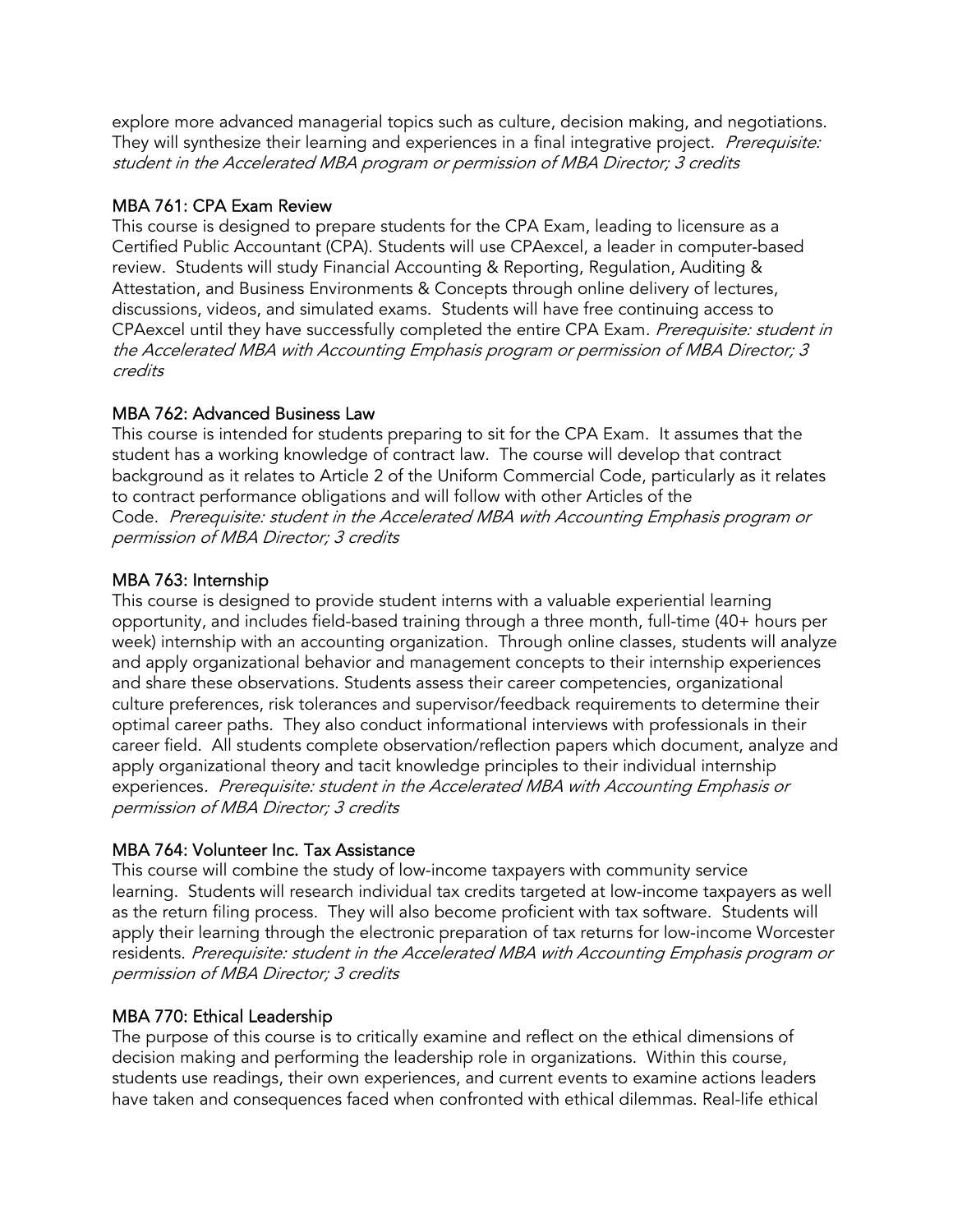dilemmas will be used to enhance in-depth reasoning of the problem situation, and develop an action plan for solving and preventing similar problems at the organizational and societal levels. Key concepts include: cycle/process/criteria for analyzing and solving ethical dilemmas; approaches to ethical thinking and decision making; organizational ethics (people, culture, policies); social responsibility and the stakeholder approach; and common ethical dilemmas in specific settings/circumstances. Prerequisite: student in the Accelerated MBA program or permission of MBA Director; 3 credits

# MBA 771: Corporate Social Responsibility

Corporate social responsibility (CSR) deals with the impact of organizational activities on society and the environment. Presently, CSR has become an extremely important factor influencing the development of companies, their profits and brand image. Socially responsible organizations offer services and donations that support charitable activities, social actions, sustainability, wellness and disaster relief. This course takes a multi-disciplinary approach to the global social, ethical and environmental issues that historically and currently move organizations to adopt CSR practices. Topics include: the history of CSR thought, the CSR debate, management for sustainability, green management, social responsibility, social media, and social entrepreneurship. Prerequisite: student in the Accelerated MBA program or permission of MBA Director; 3 credits

# Health Advocacy Courses open to C.G.S. For Healthcare Managers and MBA In Healthcare Management Students

# HAP 505: A Systems Approach to Delivering Healthcare in America

This course will take a systemic approach to Healthcare delivery in the United States. An overview of Healthcare delivery along with chronicling the evolution of Healthcare delivery in the United States will be covered. The course will provide students with an understanding of the law, the legal system, and the policy-making process as it relates to healthcare. Individual and patient rights in healthcare and public health initiatives will be addressed in addition to public health institutions and systems. Critical policy issues and issues related to specific patient populations such as long-term care, medical technology, government health insurance programs, and health service financing will be addressed in this course. The course will culminate with a critical look at the future of Healthcare and health-care delivery systems. Prerequisite: student in Health Advocacy, CGS for Healthcare Managers, or MBA in HCM Program; 3 credits

# HAP 525: Critical Issues in Healthcare Ethics

This course will address the significant and critical ethical issues evident in current healthcare practice and systems. The course will provide a strong foundation in the principles and theory in healthcare. Healthcare disparities will be addressed with a focus on populations with inadequate access to healthcare. Critical ethical issues related to healthcare will be identified and studied including areas such as physician-assisted death, domestic violence, human cloning and spirituality. Ethical considerations related to older adults such as long-term care and assisted living will be covered. The ethics of healthcare reform will be studied in an effort to look toward the future of healthcare and potential ethical issues. Prerequisite: student in Health Advocacy, CGS for Healthcare Managers, or MBA in HCM Program; 3 credits